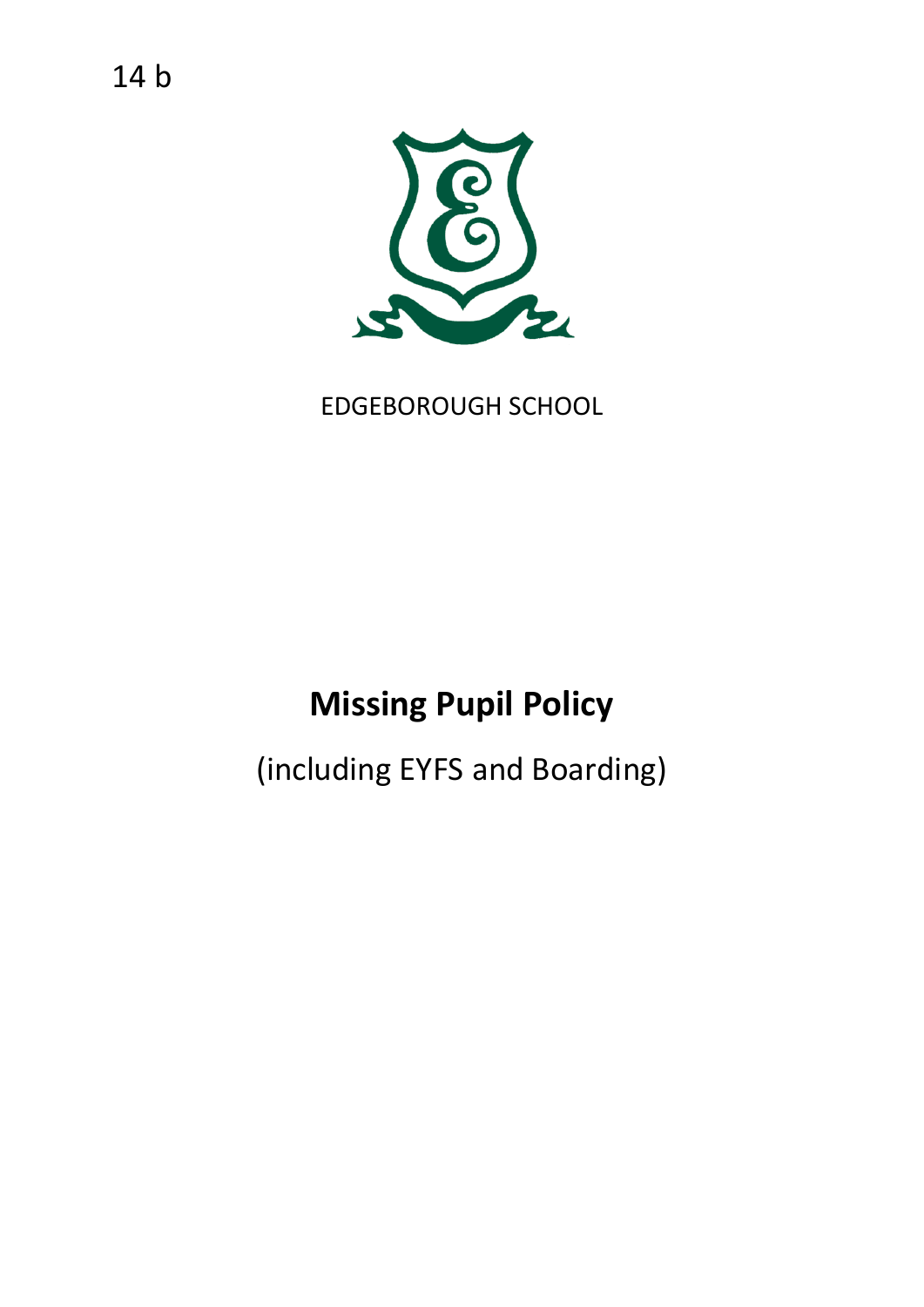#### **UPDATE LOG**

| <b>DATE</b> | <b>CHANGE</b>                                       | <b>By Whom</b> |
|-------------|-----------------------------------------------------|----------------|
| May 2018    | Reformat and review following ELT policy day        | <b>RS</b>      |
| 22.09.18    | Read through and sign off. Updated phone number p.5 | DJT            |
| 10.09.2021  | Reviewed and updated EYFS terminology               | EВ             |
|             |                                                     |                |
|             |                                                     |                |
|             |                                                     |                |
|             |                                                     |                |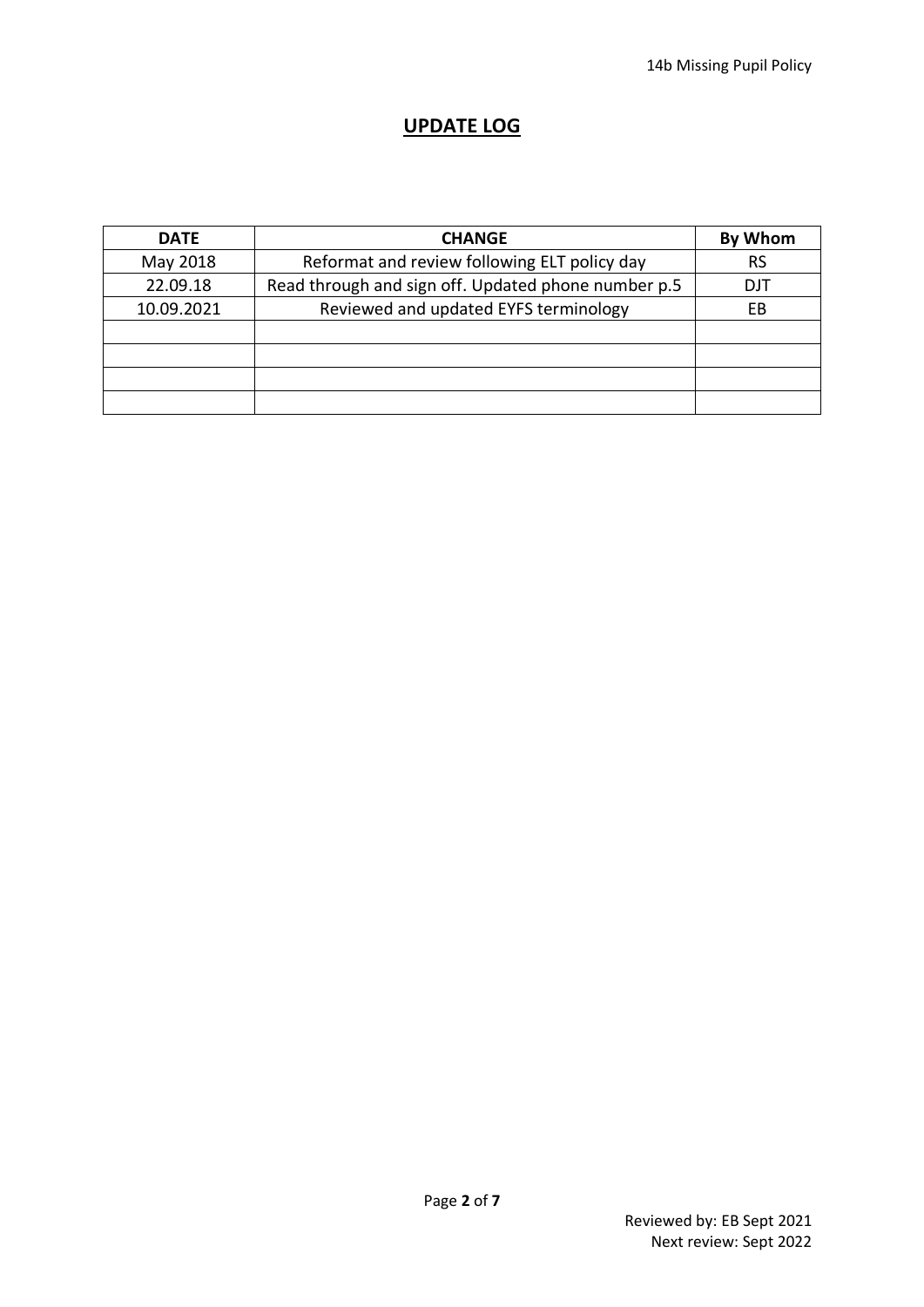## **Contents**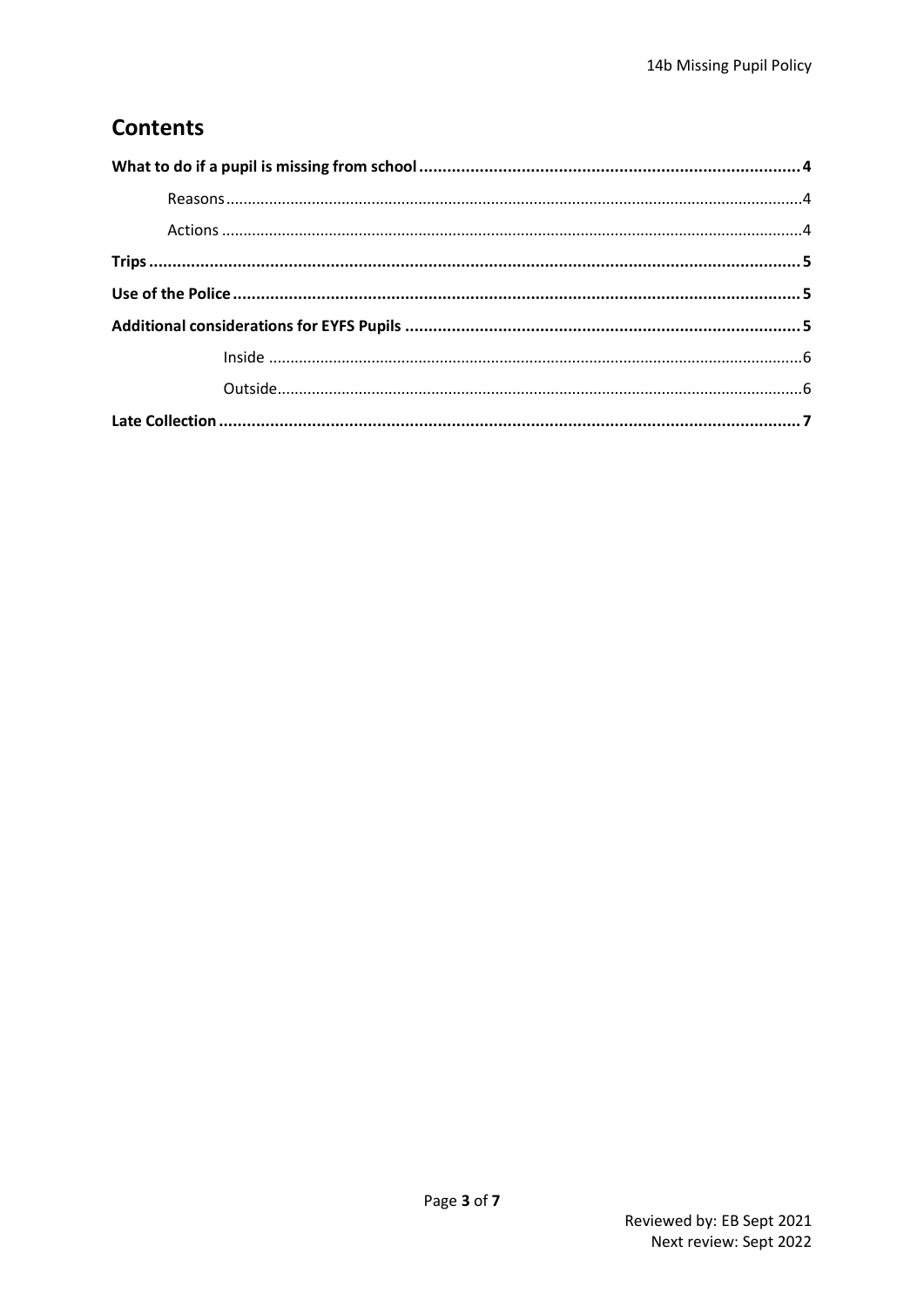## <span id="page-3-0"></span>**What to do if a pupil is missing from school**

If a pupil is missing at any time from the Edgeborough premises it *immediately* becomes a major issue of concern. Searches must be ACTIVE.

#### <span id="page-3-1"></span>**Reasons**

1 Age of the pupils concerned.

2. State of the surrounding roads.

Most are major roads where the traffic travels at a rapid pace.

Very few have safe pavements to travel on.

#### <span id="page-3-2"></span>**Actions**

- The member of staff who discovers the absence should report this to the Head or his PA immediately or in their absence to the Senior Deputy Head, or in his absence another member of the Senior Leadership Team (SLT).
- The time of the reporting of this information should be recorded by the Head's PA.
- Checks will be made with the Front Office, music teachers, Matron and the Library.
- As many staff as possible need to be involved in the search. Definition of 'as many as possible' – all those who can be spared from their usual duties without compromising the safety of those pupils who remain on the premises.
- Members of the grounds and maintenance staff should be contacted by the Head's PA to conduct a search of the grounds, down the A287 (both ways) and out the S/W end of Hillside Road. Travel initially in the direction of the missing pupil's home.
- Teaching staff should search the school. Empty classrooms walk in cupboards etc.
- If the initial search has proved fruitless for 20 minutes, there should be a fire alarm and all pupils should be formally registered.
- If after the fire alarm there is still no sign of the missing pupil the police should then be informed – see below.
- Additionally, parents of the child should be informed (by the Senior teacher available: Head, Deputy, etc - as above) of the situation and invited to the school – or to go home as the case demands.
- Even if the child is found in the 20 minutes, the parents should be informed, retrospectively, of what has occurred.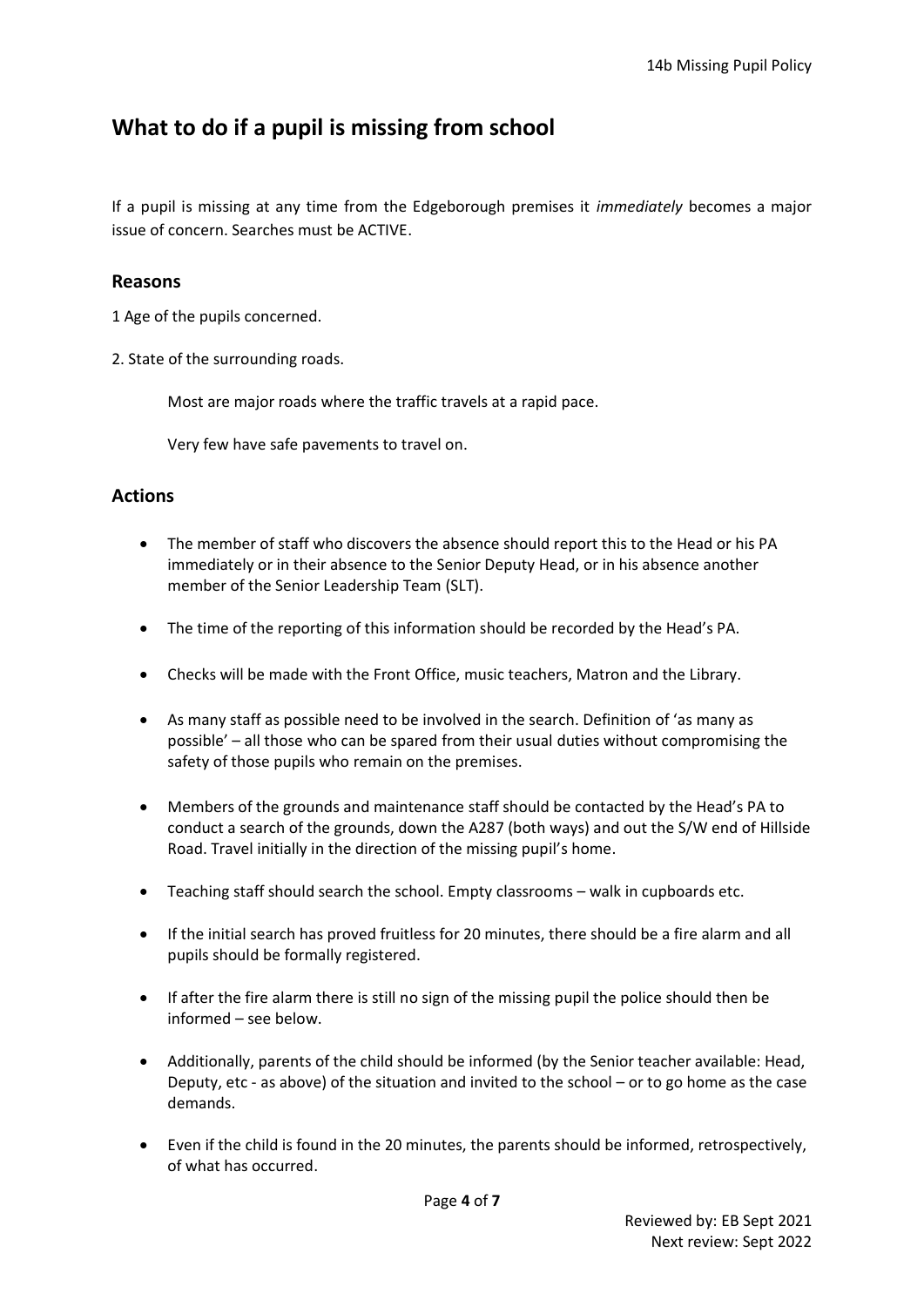If the absence occurs after the end of school when there are very few other members of staff available, the priority for staff should be to:

- Contact the Head, or other member of staff who can then contact parents (who should be informed immediately in these circumstances) and other members of staff to come to Edgeborough to help.
- Look after remaining children in his / her care.

## <span id="page-4-0"></span>**Trips**

All Pupil and Staff contact numbers are available on the school database. All appropriate contact numbers should be taken by the trip leader on a school trip.

All trips will be risk assessed and plans for a missing pupil will be addressed within these risk assessments.

#### <span id="page-4-1"></span>**Use of the Police**

Once whoever is leading the search (Head, Deputy,  $etc - as$  above) is satisfied that all reasonable steps have been taken to find the missing pupil have been unsuccessful, the police should be contacted.

Please contact the Surrey Police on 999 or 101 or 0845 1252222

## **Parents failing to collect a child**

If a parent fails to collect a child Edgeborough can ensure they will be supervised through the attendance of Activities, Supper, Prep and Boarding House activities. Regular phone calls and emails should be made to the child's parents to establish when they will be collected.

If child is dropped off by a school bus and no adult is waiting to receive them from the bus, the driver must remain for reasonable period before keeping the child on the bus, completing the school run, and returning the child to school.

## <span id="page-4-2"></span>**Additional considerations for EYFS Pupils**

In the unlikely event of a missing child, the following procedures should be followed (in addition to measures outlined above):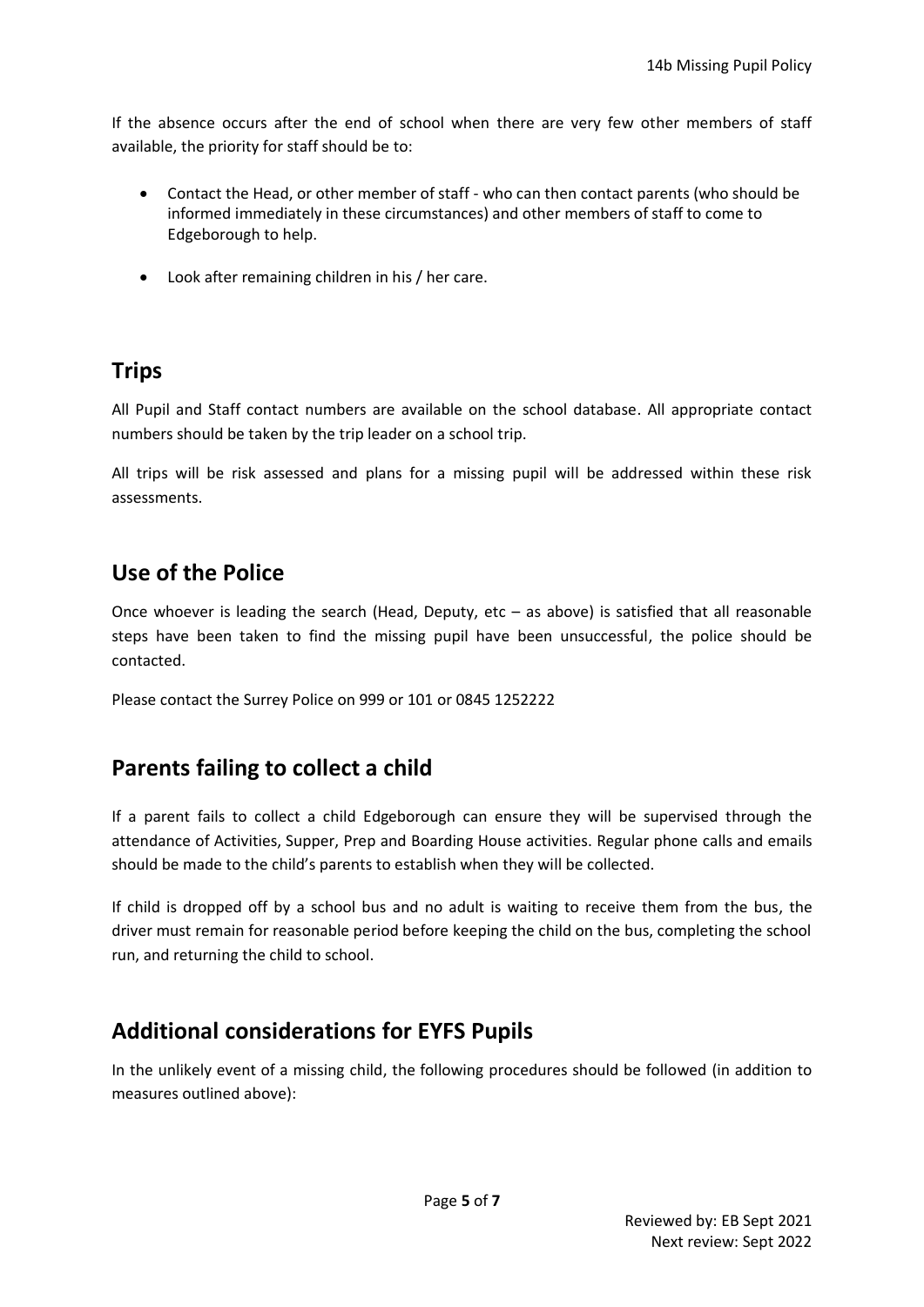#### <span id="page-5-0"></span>**Inside**

- All children remain safely together in one classroom whilst the teaching assistants/Nursery practitioners search the building and the playgrounds, having alerted the Nursery Manager/Head of Pre-Prep.
- Try to ascertain the last place the child was positively identified.
- Report the incident to the Head (or the Head's PA/SLT member) and the school office, alert staff across the campus. All available staff instigate a thorough search of surrounding grounds (including playgrounds and woodlands), classrooms and drive.
- If the initial search has proved fruitless for 20 minutes, there should be a fire alarm and all pupils should be formally registered.
- If after the fire alarm there is still no sign of the missing pupil the police and parents should be informed. All requested information will be passed on.
- Even if the child is found in the 20 minutes, the parents should be informed, retrospectively, of what has occurred.

#### <span id="page-5-1"></span>**Outside**

- Gather all children together quickly by blowing the whistle.
- Whilst an immediate search of the surrounding area is undertaken by Nursery practitioners/teaching assistants all other the children should be taken inside, into one classroom with a minimum ratio kept (which ensures the safety of all other children).
- Follow steps as above (when inside).

#### **Outings**

- A register will be taken prior to leaving Edgeborough, on the coach and when arriving at the destination. On return to Edgeborough the register will be taken on the coach and once back at school. Adults will keep children in their care and sight at all times.
- If a child does go missing they should immediately inform all staff on the outing (and any site Office/lead), so that the site can be searched and all groups checked. Risk assessments will be done prior to any trip and these will detail lost pupil arrangements and include vital contact information.
- If the child cannot be found the Head of Pre-Prep/Nursery Manager, school office and Head (or the Head's PA or SLT member) will be informed. Procedures to alert the police and parents will then be followed from the school.
- Once whoever is leading the search is satisfied that all reasonable steps have been taken to find the missing pupil have been unsuccessful, the police should be contacted - Surrey Police on 999 or 101 or 0845 1252222
- Immediately report back to the office if the child is found so that they can inform the parents/carers and the Head.
- Following the incident a report will be written and Risk Assessments reviewed by Senior staff.
- If deemed necessary Ofsted/ISI will be informed and provided with incident reports.